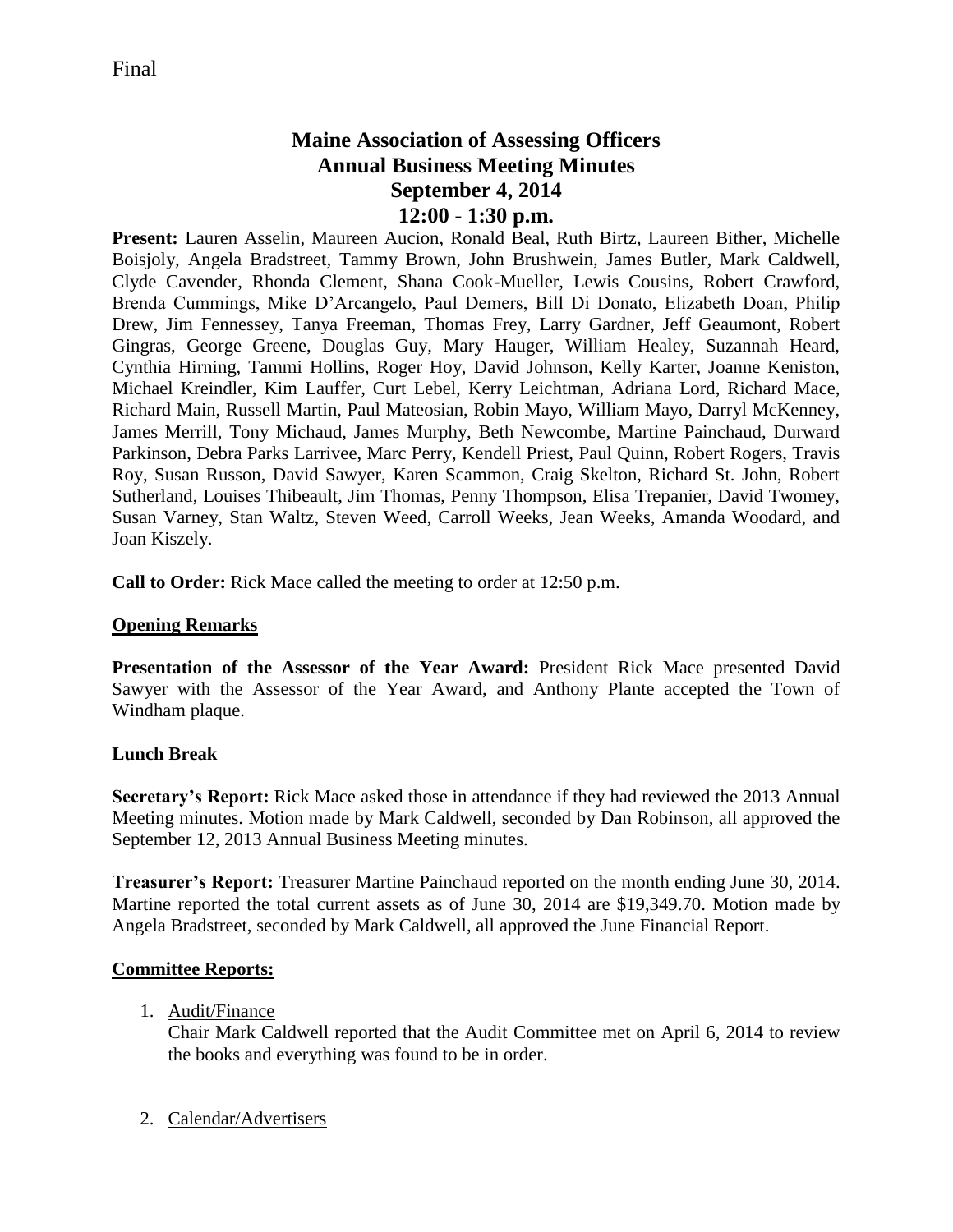Chair Mark Caldwell reported that the 2015 Day Planners are here and more will be ordered. He indicated they will be at MMA and at the MMA Convention October 1  $& 2$ .

- 3. Newsletter Editor Ruth Birtz had no report.
- 4. Ethics Jacqueline Robbins was absent.
- 5. Legislative Mike D'Arcangelo had no report.
- 6. Membership Roger Hoy reported that there are 261 total paid members to date.
- 7. Awards & Scholarship

Tammy Brown reported MAAO awarded four (4) scholarships in order for attendees to attend MAAO's Annual Fall Conference. She indicated that they awarded David Sawyer with the Assessor of the Year Award earlier.

- 8. Technology Report Dan Robinson had no report.
- 9. Executive Board

Rick Mace reported a lot of great offers this year. Also, indicated MAAO and MCIAAO are going to have a booth at the MMA Convention and welcomed members to stop by and see them.

10. Education

Chair Bill Healey thanked everyone for attending the Conference.

11. Conference

Sue Varney wanted to thank Tammy Brown for all her hard work on the Conference. She would like everyone to complete the evaluation and turn it in. The evaluations help MAAO to prepare for next year's conference.

12. Historian Martine Painchaud had no report.

#### **New Business:**

**Election of Officers and Board:** The Nominating Committee presented the 2015-2016 Slate of Officers: President, Rick Mace; Vice President, Ruth Birtz; Board Members: Dan Robinson, Roger Hoy, Martine Painchaud, John Wentworth, 1<sup>st</sup> Past President, Darryl McKenney; 2<sup>nd</sup> Past President, Tammy Brown. Motion made by Bill Healey, seconded by Mark Caldwell, all approved the proposed Slate of Officers for 2015.